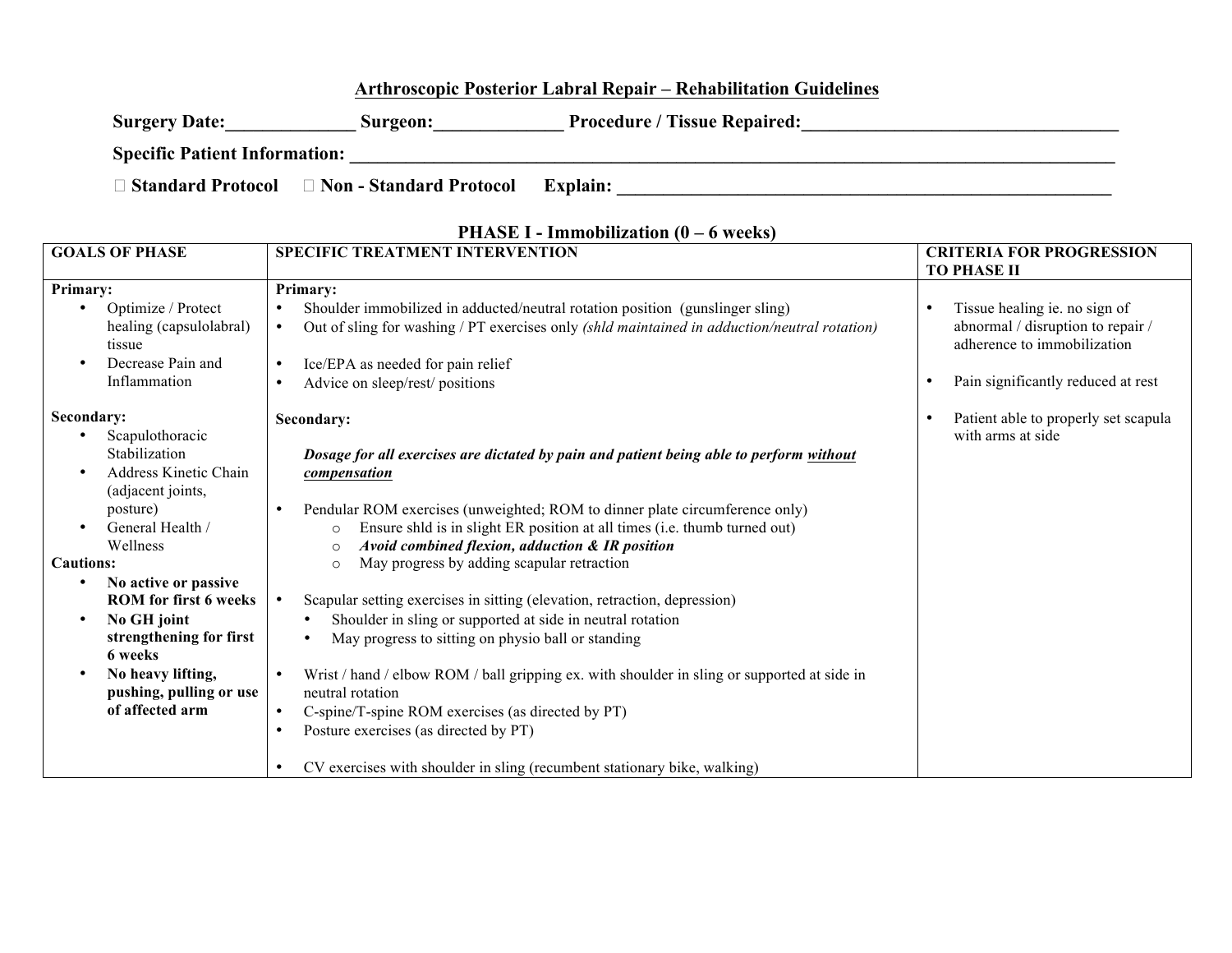## **PHASE II - Initial Mobilization & Strengthening (6 weeks – 12 weeks)**

| <b>GOALS OF PHASE</b>              | <b>SPECIFIC TREATMENT INTERVENTION</b>                                                                                    | <b>CRITERIA FOR PROGRESSION TO</b>                             |  |
|------------------------------------|---------------------------------------------------------------------------------------------------------------------------|----------------------------------------------------------------|--|
|                                    |                                                                                                                           | <b>PHASE III</b>                                               |  |
| Primary:                           | Primary:                                                                                                                  |                                                                |  |
| Increase GH joint<br>$\bullet$     | $\bullet$<br>Immobilization discontinued                                                                                  | Patient able to actively elevate shoulder                      |  |
| ROM (Active, Active-               | Pendular ROM exercises continued from Phase I<br>$\bullet$                                                                | to a minimum of $120^{\circ}$ of scaption                      |  |
| Assist)                            | AAROM $\rightarrow$ AROM exercises (avoid combined flexion, adduction & IR position)<br>$\bullet$                         | AROM achieved with minimal to no                               |  |
| Improve shoulder<br>$\bullet$      | Begin with elevation in scapular plane $\rightarrow$ abduction<br>$\circ$                                                 | pain and with proper                                           |  |
| girdle neuromuscular               | No stretching beyond AROM limit<br>$\circ$                                                                                | scapulohumeral rhythm                                          |  |
| strength and control               | **Patient can progress to active ROM when able to move through range without pain and                                     |                                                                |  |
| Protect healing<br>$\bullet$       | without compensation                                                                                                      | Patient able to easily set scapula with                        |  |
| capsulolabral tissue               | Gentle stretching into (1) flexion, (2) scaption $\&$ /or (3) ER allowed at 10 weeks if required<br>$\bullet$             | arms at side AND maintain with                                 |  |
| Minimize shoulder                  | $\circ$ No stretching into IR                                                                                             | dynamic arm activity (below 90°                                |  |
| pain                               | Submaximal GHJ isometric exercises (shoulder in adduction/neutral rotation, elbow bent to 90°)<br>$\bullet$               | shoulder elevation)                                            |  |
| Secondary:                         | O ER/IR/Abd/Add/Flex/Ext                                                                                                  |                                                                |  |
| Increase functional<br>$\bullet$   | Progress to submaximal GHJ isometric exercises in varying degrees of range:                                               | Patient able to perform prescribed                             |  |
| activities (ADL)                   | $ER \rightarrow 0^{\circ}, 30^{\circ}, 60^{\circ}$<br>$\circ$                                                             | dosage of exercises with good<br>technique/control and without |  |
| Increased integration<br>$\bullet$ | Abd $\rightarrow 0^{\circ}$ , 30°, 60°<br>$\circ$                                                                         | reproducing pain and/or symptoms                               |  |
| of kinetic chain                   | $Ext \rightarrow 0^{\circ}, 30^{\circ}$<br>$\circ$                                                                        |                                                                |  |
| (adjacent joints,                  | IR $\rightarrow$ Only at 0 $\degree$ (neutral)<br>$\circ$                                                                 | Improved strength of shoulder girdle                           |  |
| posture, etc.)                     | Flex $\rightarrow$ Only at 0° & 30°<br>$\circ$                                                                            | musculature from initial assessment                            |  |
| General Health /<br>$\bullet$      | Isometric $\rightarrow$ Isotonic strength exercises (*Patient can progress to isotonic ex when able to do<br>$\bullet$    | (outcome measure: resisted isometric                           |  |
| Wellness                           | <i>isometric ex without pain and without compensation)</i>                                                                | testing)                                                       |  |
| <b>Cautions:</b>                   | Avoid long lever exercises - maintain slight elbow bend at all times<br>$\circ$                                           |                                                                |  |
| Avoid provocative<br>$\bullet$     | Progress to above shoulder height only if patient can control scapula and perform<br>$\circ$<br>without compensation      | Patient reports overall increase in use of                     |  |
| position of GHJ                    | $\bullet$                                                                                                                 | affected arm in ADL activities                                 |  |
| flexion, adduction &<br>IR         | Scapular stabilization exercises (elevation/retraction/depression & protraction)                                          |                                                                |  |
|                                    | Progress to arms at side, short arc/short lever dynamic movements with resistance<br>$\circ$<br>(rowing, ball on bed ex.) |                                                                |  |
| No passive<br>stretching into      | All shoulder girdle strength exercises should be performed with Proximal Stability (proper                                |                                                                |  |
| adduction & IR                     | spine posture and stable scapula) and progressed only if patient can maintain this position                               |                                                                |  |
| No weight bearing<br>$\bullet$     | Closed Kinetic Chain exercises (**May begin at 10 weeks only IF patient can perform with a<br>$\bullet$                   |                                                                |  |
| through affected                   | stable scapula and pain free)                                                                                             |                                                                |  |
| arm (i.e. push-ups,                | Partial body-weight first (wide grip wall push-up - arms in scaption)                                                     |                                                                |  |
| planks, etc.) ** see               | Progress by increasing weight bearing through U/E                                                                         |                                                                |  |
| note                               | **Progress slowly and carefully as this directly loads the repaired posterior labrum                                      |                                                                |  |
| No heavy lifting,<br>$\bullet$     | Ice and EPAs as needed for pain relief<br>$\bullet$                                                                       |                                                                |  |
| pushing, pulling or                | Secondary:                                                                                                                |                                                                |  |
| use of arm beyond                  | Continue wrist / hand / elbow / spine ROM and posture exercises as required (especially C-spine                           |                                                                |  |
| <b>ROM</b> listed                  | side flexion & T-spine extension and rotation ROM)                                                                        |                                                                |  |
|                                    | Progress CV exercises (directed by PT)<br>$\bullet$                                                                       |                                                                |  |
|                                    | $\bullet$                                                                                                                 |                                                                |  |
|                                    | Educate/advise on appropriate and safe return to ADL activities                                                           |                                                                |  |